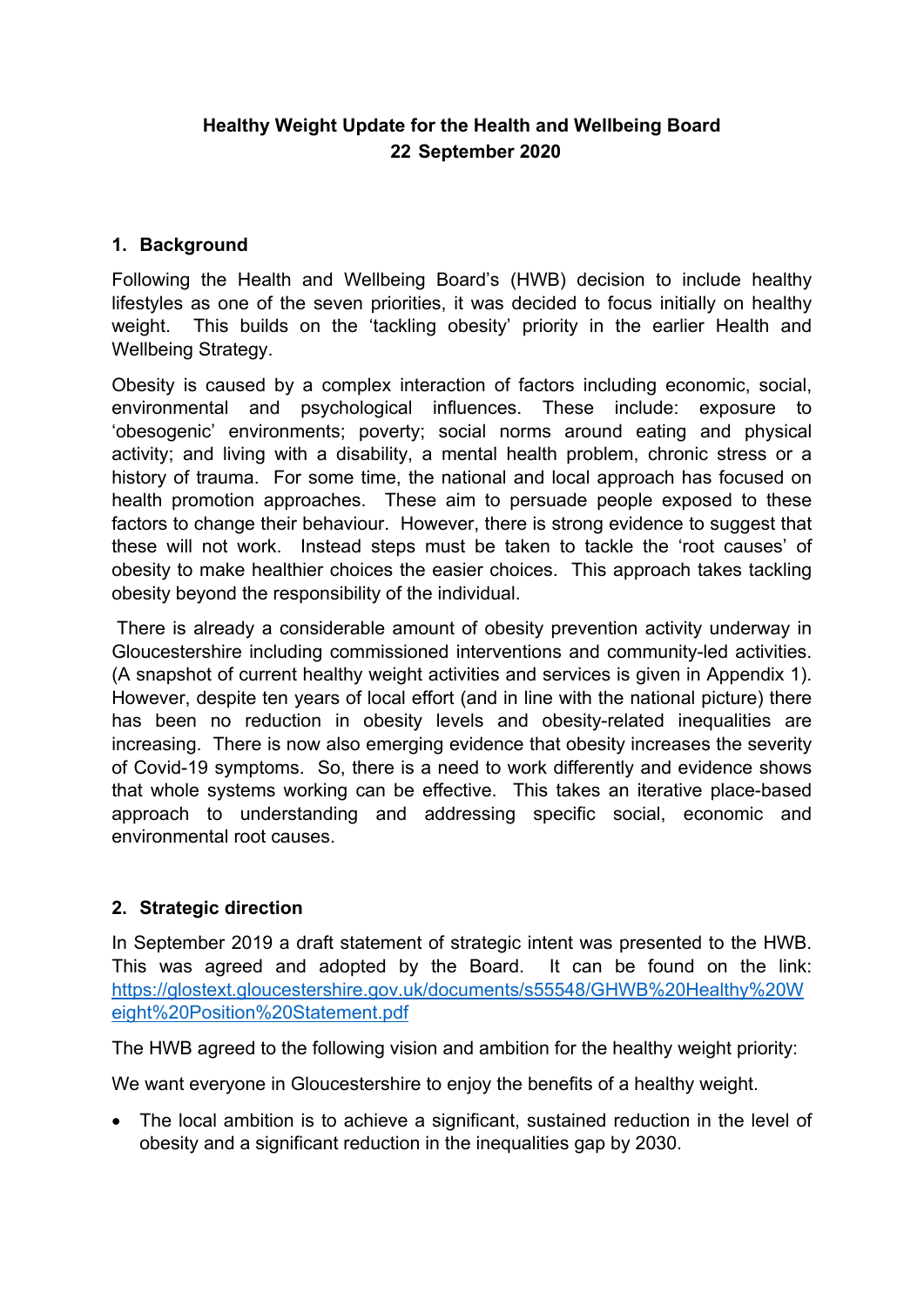- In line with the national ambition we want to halve the prevalence of childhood obesity over the next ten years.
- Health inequalities will be the critical thread and our success will be gauged by measuring how well those who are most affected by obesity-related health inequalities are doing.

Gloucestershire County Council was one of four Local Authorities participating in the national 'whole systems obesity' programme (2017-19), working with national and international experts to develop tools to support Local Authorities to implement this approach. The approach set out in the Healthy Weight Statement of Strategic Intent builds on this learning. It was developed by the local healthy weight working group and has been informed by critical review of published evidence, engagement with national and international experts and with local stakeholders, communities and families. It scopes out in broad terms how we propose to build on existing good practice to move towards a more systematic approach to obesity prevention and identifies key priorities for action over the next 2-3 years.

#### **3. Governance**

The work to deliver the healthy weight objective is driven by the Healthy Weight working group. This multi-agency group is led by Public Health. As a result of Covid-19 the group has not met for some time. It is anticipated that this group will be reconvened later this year. The Healthy Weight Working Group feeds into the Prevention and Self-Care Board. It was decided that the Prevention and Self-Care Board would merge with the Enabling Active Communities Group. Prior to Covid-19, early discussions were underway to work through how the groups could be merged and yet retain the successful elements of groups.

There is also an obvious synergy with the physical activity HWB priority. The GCC lead for Healthy Weight sits on the steering group for the We Can Move whole systems approach to increasing levels of physical activity in the county.

### **4. Funding**

The healthy weight services outlined in Appendix 1 are all funded from either Gloucestershire County Council's (GCC) Public Health budget or by the Clinical Commissioning Group (CCG). GCC are currently exploring options to continue funding the children's weight management service when the existing funding stream ends in March 2021.

The Health Weight Statement of Strategic Intent outlines what work can be achieved within the current resources available. This includes existing prevention and weight management work. However, if we are to achieve the goal of implementing a whole systems approach to obesity and tackle the root causes that lead to people being overweight and obese then additional funding will be required. Further work is needed to determine the exact resource needed but this has been estimated to be in the region of £100,000 to £125,000 a year.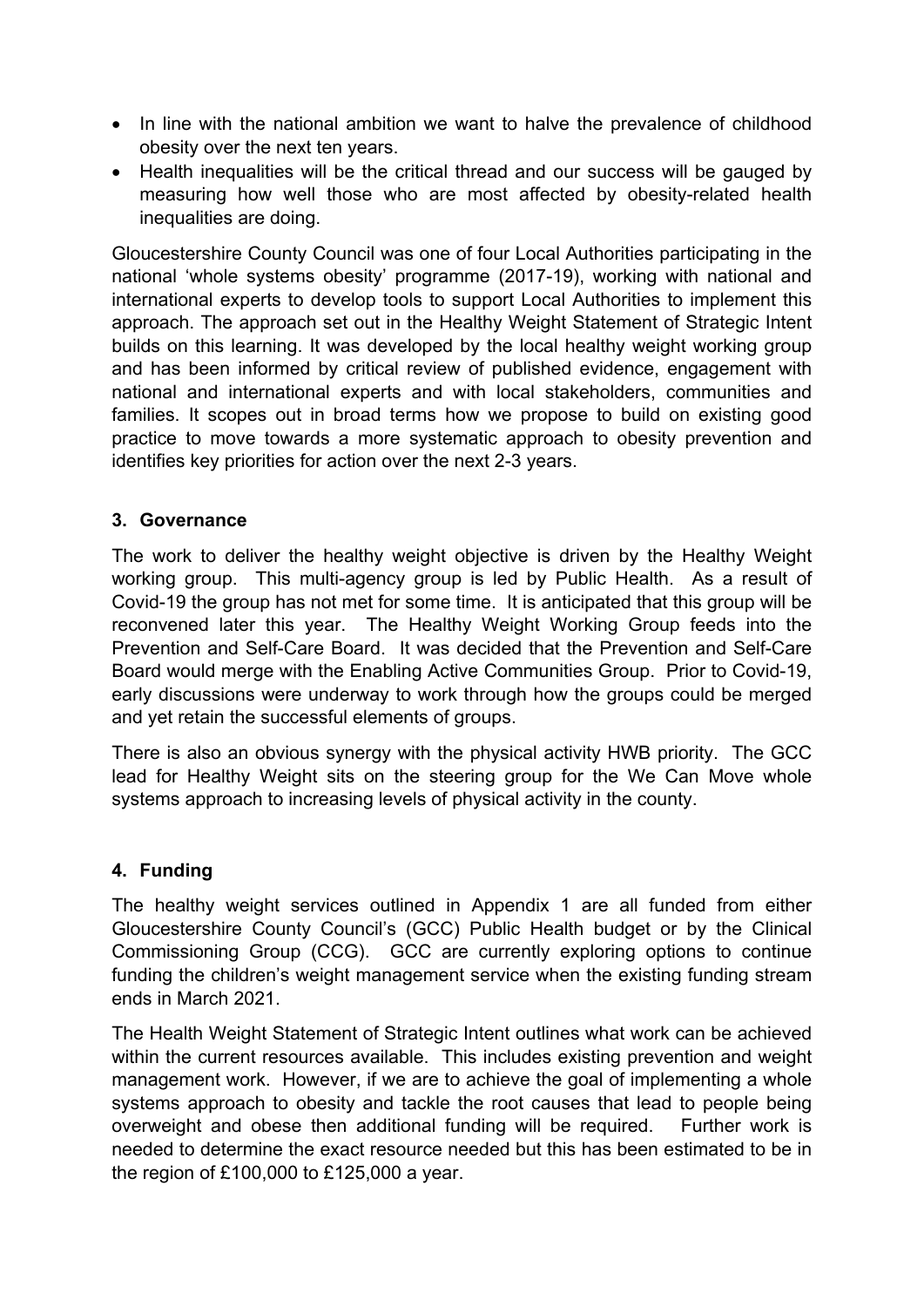Implementing a whole systems approach at scale requires dedicated capacity to build and support systems capacity and networks in 'intervention communities' (a 'train the trainer' type approach). Trained local 'catalysts' are supported to bring different parts of their local system together to co-create locally tailored action plans based on a clear understanding of specific local causes and assets. Central to this approach is engaging more widely than our traditional partnerships, in order to involve all those who have the ability to influence the local causes of obesity.

Ongoing contact with the system is needed to understand what is working, what isn't and how the system is changing, so that local action can be adapted to accordingly. Though this way of working requires some upfront investment it ultimately delivers efficiencies through joining up existing assets and embedding healthy weight into policies and programmes, rather commissioning new interventions. Such an approach could initially be tested in one or two districts depending on the level of resource available.

### **5. Measuring progress and addressing health inequalities**

There is currently no agreed approach to monitoring whole systems delivery and we are part of a regional working group led by Public Health England and Bristol University to develop an evaluation and monitoring framework for local areas to use.

Meanwhile the following indicators will be used to monitor local outcomes and capture the learning.

- Obesity prevalence among 4-5 year olds and 10-11 year olds
- Gap in prevalence between 10-11 year old children living in deprivation decile 1 and 10
- Pupil Wellbeing Survey (PWS) indicators (diet and physical activity)
- Numbers of accredited healthy settings e.g. workplaces and evidence of impact
- Numbers of adults and children accessing weight management services (total and by age group, gender, ethnicity and deprivation) and outcomes (weight loss, health improvement)
- Qualitative data stakeholder and community feedback and case studies to understand what is working well and how the system is adapting so the local response can adapt accordingly.

### **6. Next steps**

The evidence strongly suggests that a whole system approach is the best way to tackle obesity and help our population achieve and maintain a healthy weight. The activity outlined in Appendix 1 and the Statement of Strategic Intent will make some inroads but it remains a programme management approach. If we want to deliver change at scale and reduce obesity levels sustainably within our county then this will require a different way of working. The Healthy Weight Working Group needs to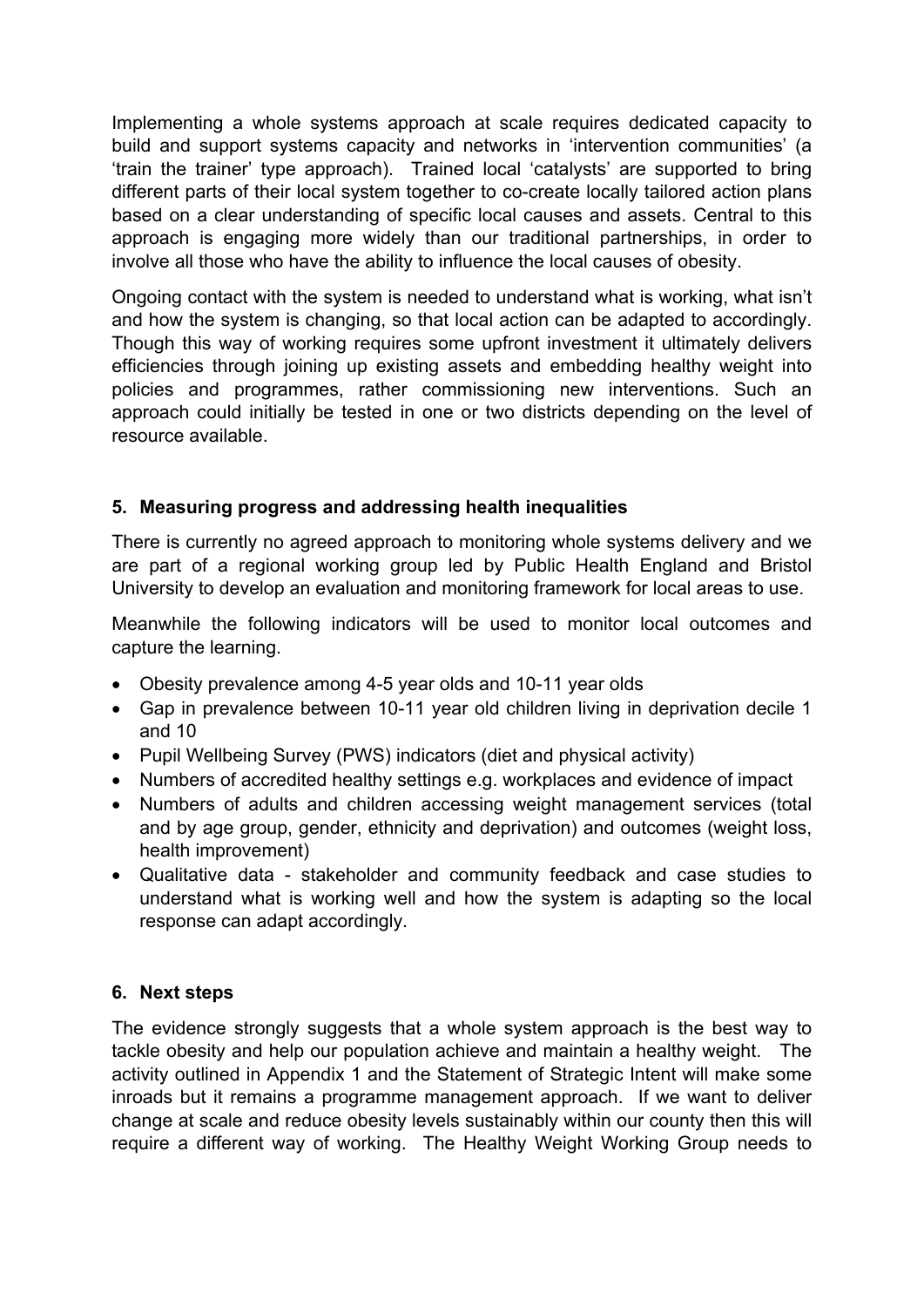reconvene and take this work forward. The main task will be sourcing the funding needed to provide the additional resource to do this.

#### **7. Recommendations**

.

- 1. To note the progress to date and the delay caused by covid-19
- 2. To note the need for additional funding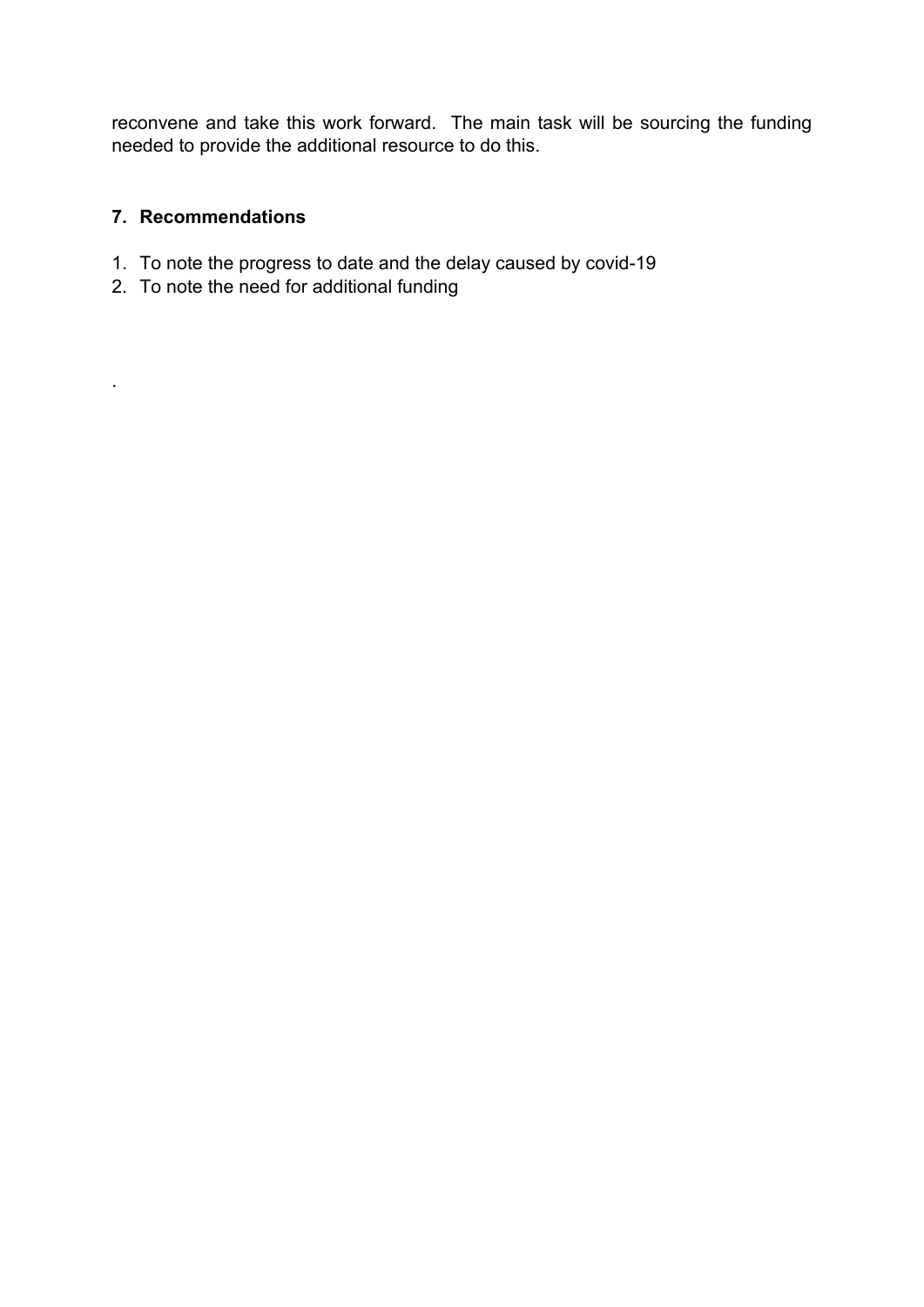# **Appendix 1: Existing healthy weight activity and opportunities for alignment**

This section provides a snapshot of some of the activities already contributing to the healthy weight agenda as well as opportunities to strengthen our overall approach through effective alignment with other strategic priorities. [It is not intended to be comprehensive or to reflect all of the work that's being delivered by partner organisations and communities].

Preventive action to reduce obesity at population level:

- Gloucestershire Healthy Living and Learning Framework (GHLL): Gloucestershire's well-established healthy schools programme includes explicit action to support healthy eating and physical activity in schools including delivery of The Daily Mile
- We Can Move: Gloucestershire Active Partnership's programme to get 30,000 inactive people active. This model combines systems thinking, behaviour change methodology and social movement building and is an opportunity to transfer learning as well as directly supporting healthy weight
- Health and Planning Framework: In development. Brings together health and planning to enable planners to make best use of existing levers to improve food and physical activity environments
- Gloucestershire Food Strategy: Scoping phase. Potential to include ambition for Gloucestershire to become a Sustainable Food County
- Gloucestershire Air Quality and Health Strategy: Includes action to encourage and enable active travel and public transport use.
- Gloucestershire Healthy Workplace Accreditation Scheme: In development. Supporting employees to support staff health and wellbeing including healthy eating, physical activity and weight management support. Linking with ICS workforce health and wellbeing agenda.
- Gloucestershire Better Births Programme: Explicit action on prevention includes the new 'First 1001 Days Programme', which offers healthy lifestyles support for women in vulnerable circumstances to manage their weight during and after pregnancy and to reduce the risk of their child developing obesity in the early years
- Gloucestershire Oral Health Plan: Action on reducing sugar to be developed
- NHS Long Term Plan: Local response in development.
- Food and families project: A place-based, whole systems test and learn project, working with Podsmead community to co-create interventions to address local barriers to eating healthy food including improved access and food skills
- Gloucestershire Hospitals NHS Foundation Trust Health and Wellbeing Strategy: including action to support the health and wellbeing of patients, staff and the wider community. Includes a specific project (in development) to support staff to